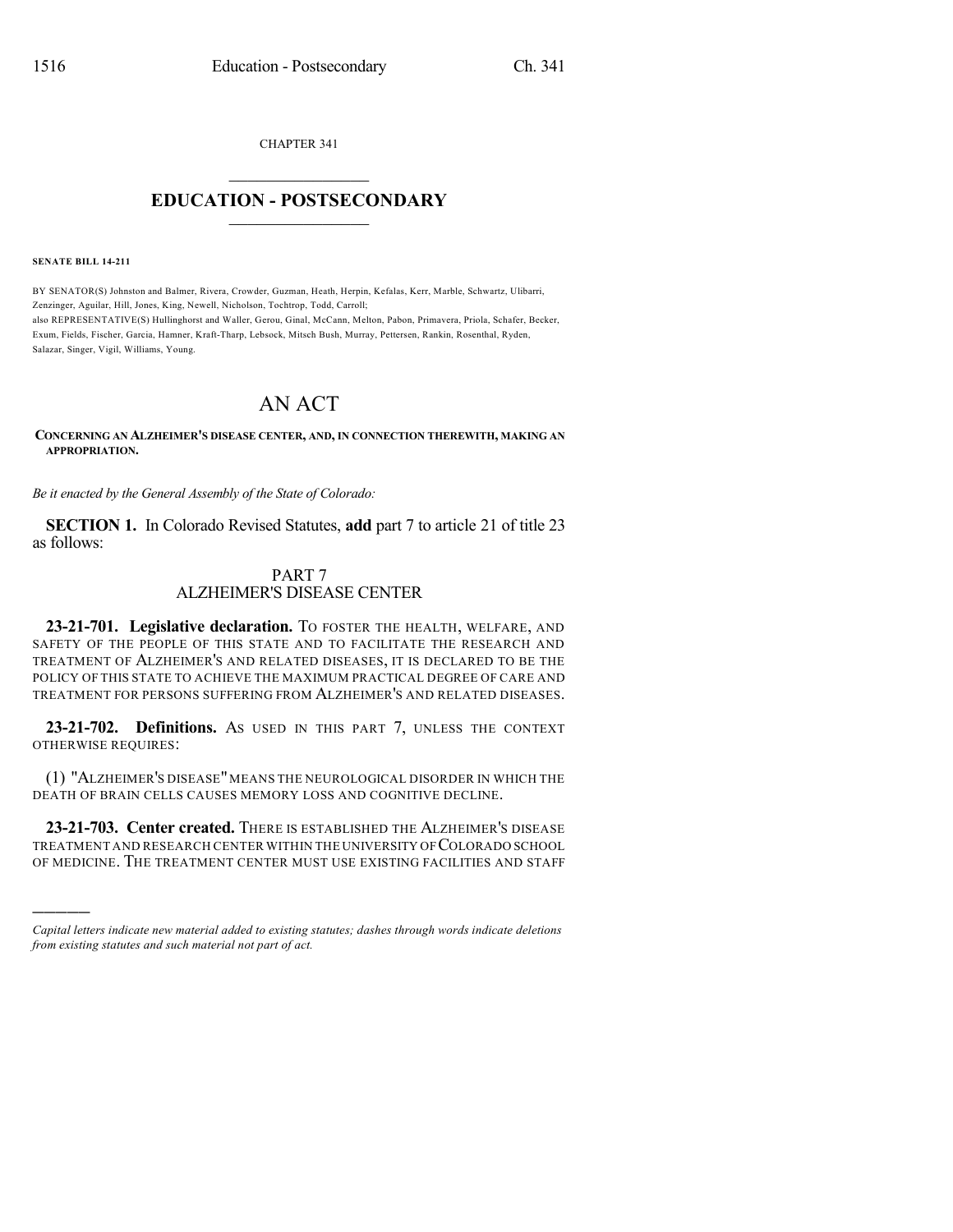OF THE UNIVERSITY OF COLORADO SCHOOL OF MEDICINE AND MAY ESTABLISH PROGRAMS FOR THE CARE AND TREATMENT OF PERSONS SUFFERING FROM ALZHEIMER'S DISEASE AS PROGRAMS ARE NEEDED. THE TREATMENT CENTER MAY ASSIST ON A CONTINUING BASIS THOSE PERSONS WHO REQUIRE CONTINUING TREATMENT FOR ALZHEIMER'S DISEASE BUT WHO ARE UNABLE TO PAY FOR THE ENTIRE COST OF THE SERVICES DESPITE THE EXISTENCE OF VARIOUS TYPES OF HOSPITAL AND MEDICAL INSURANCE, MEDICARE, MEDICAID, AND OTHER GOVERNMENT ASSISTANCE PROGRAMS, AND PRIVATE CHARITABLE ASSISTANCE.

**23-21-704. Duties of the school of medicine.** (1) THE SCHOOL OF MEDICINE SHALL:

(a) DEVELOP STANDARDS FOR DETERMINING ELIGIBILITY FOR CARE AND TREATMENT UNDER THIS PART 7;

(b) ASSIST IN THE DEVELOPMENT AND EXPANSION OF PROGRAMS FOR THE CARE AND TREATMENT OF PERSONS SUFFERING FROM ALZHEIMER'S DISEASE, INCLUDING HOME CARE AND MEDICAL PROCEDURES DESIGNED TO PROVIDE MAXIMUM CONTROL OVER THE DISEASE;

(c) EXTEND FINANCIAL ASSISTANCE TO PERSONS SUFFERING FROM ALZHEIMER'S DISEASE TO OBTAIN EFFICACIOUS AGENTS OF CONTROL FOR USE IN HOSPITAL AND MEDICAL FACILITIES AND IN THE HOME;

(d) INSTITUTE AND CARRY ON EDUCATIONAL PROGRAMS FOR THE DETECTION OF ALZHEIMER'S DISEASE IN THE COMMUNITY AND FOR THE COUNSELING OF INDIVIDUALS AND FAMILIES;

(e) CONDUCT EDUCATIONAL PROGRAMS FOR PHYSICIANS, HOSPITALS, COUNTY AND DISTRICT PUBLIC HEALTH AGENCIES, AND THE PUBLIC CONCERNING THE METHODS OF CARE AND TREATMENT FOR PERSONS SUFFERING FROM THE DISEASE; AND

(f) ESTABLISH RESEARCH PROGRAMS TO PROMOTE SCIENTIFIC INQUIRY INTO THE CAUSES AND THE POSSIBLE CURE OR ALLEVIATION OF THE SUFFERING OF VICTIMS OF ALZHEIMER'S DISEASE.

**SECTION 2. Appropriation.** (1) In addition to any other appropriation, there is hereby appropriated, out of any moneys in the general fund not otherwise appropriated, to the department of higher education, for the fiscal year beginning July 1, 2014, the sum of \$250,000, or so much thereof as may be necessary, for allocation to the college opportunity fund program for fee-for-service contracts with state institutions.

(2) In addition to any other appropriation, there is hereby appropriated to the department of higher education, for the fiscal year beginning July 1, 2014, the sum of \$250,000, or so much thereof as may be necessary, for allocation to the regents of the university of Colorado for expenditures related to the implementation of this act. Said sum is from reappropriated funds out of the appropriation made in subsection (1) of this section.